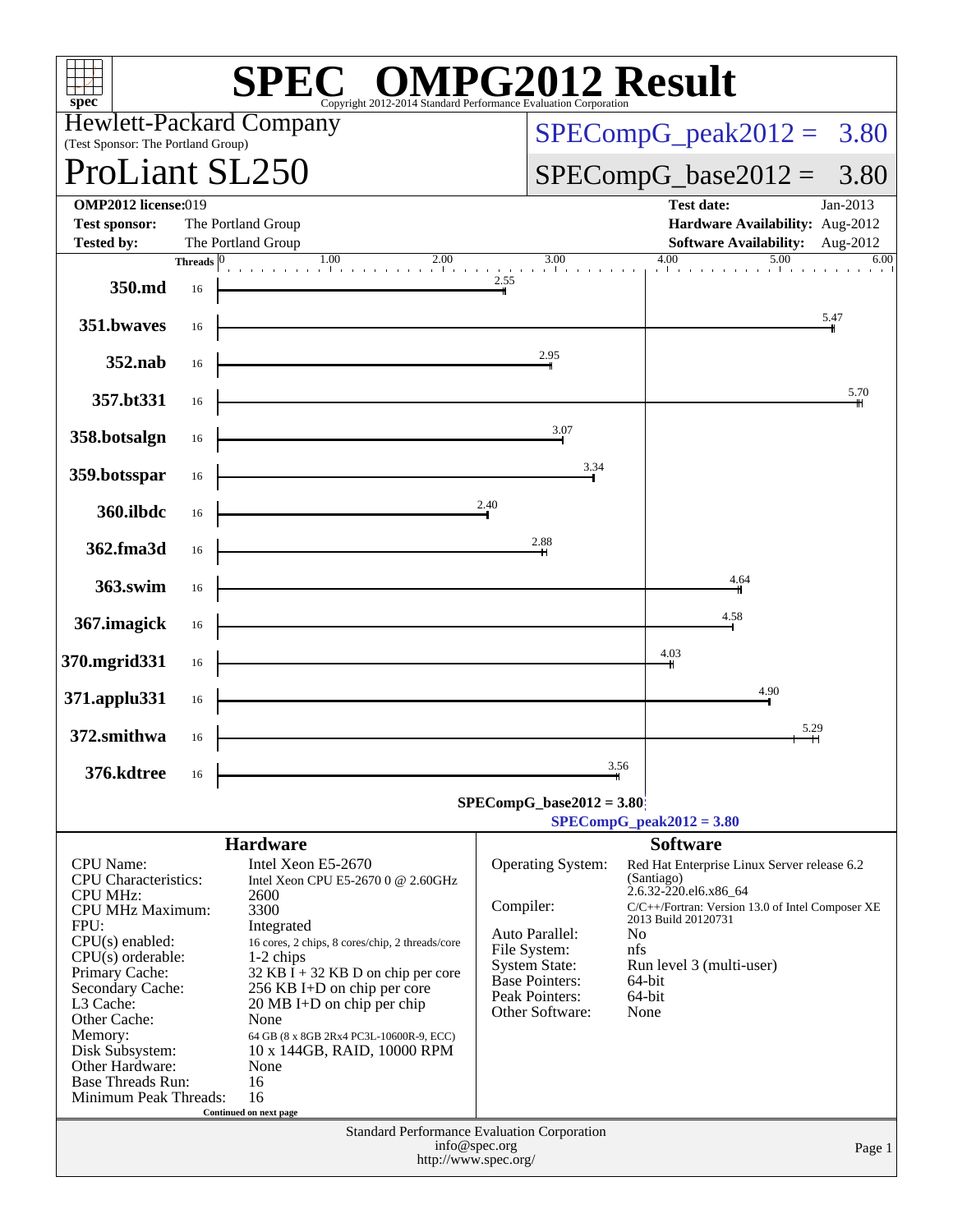

Hewlett-Packard Company

#### (Test Sponsor: The Portland Group) ProLiant SL250

# $SPECompG_peak2012 = 3.80$  $SPECompG_peak2012 = 3.80$

## $SPECompG_base2012 = 3.80$  $SPECompG_base2012 = 3.80$

[Maximum Peak Threads:](http://www.spec.org/auto/omp2012/Docs/result-fields.html#MaximumPeakThreads) 16

**[OMP2012 license:](http://www.spec.org/auto/omp2012/Docs/result-fields.html#OMP2012license)**019 **[Test date:](http://www.spec.org/auto/omp2012/Docs/result-fields.html#Testdate)** Jan-2013 [Test sponsor:](http://www.spec.org/auto/omp2012/Docs/result-fields.html#Testsponsor) The Portland Group **[Hardware Availability:](http://www.spec.org/auto/omp2012/Docs/result-fields.html#HardwareAvailability)** Aug-2012 **[Tested by:](http://www.spec.org/auto/omp2012/Docs/result-fields.html#Testedby)** The Portland Group **[Software Availability:](http://www.spec.org/auto/omp2012/Docs/result-fields.html#SoftwareAvailability)** Aug-2012

| <b>Results Table</b>                                                                                                                                                                                                                                                                                                                                                                                                                    |             |                    |       |                |       |                        |       |             |                                                                                                          |              |                |              |                |              |
|-----------------------------------------------------------------------------------------------------------------------------------------------------------------------------------------------------------------------------------------------------------------------------------------------------------------------------------------------------------------------------------------------------------------------------------------|-------------|--------------------|-------|----------------|-------|------------------------|-------|-------------|----------------------------------------------------------------------------------------------------------|--------------|----------------|--------------|----------------|--------------|
|                                                                                                                                                                                                                                                                                                                                                                                                                                         | <b>Base</b> |                    |       |                |       |                        |       | <b>Peak</b> |                                                                                                          |              |                |              |                |              |
| <b>Benchmark</b>                                                                                                                                                                                                                                                                                                                                                                                                                        |             | Threads Seconds    | Ratio | <b>Seconds</b> | Ratio | <b>Seconds</b>         | Ratio |             | <b>Threads Seconds</b>                                                                                   | <b>Ratio</b> | <b>Seconds</b> | <b>Ratio</b> | <b>Seconds</b> | <b>Ratio</b> |
| 350.md                                                                                                                                                                                                                                                                                                                                                                                                                                  | 16          | 1827               | 2.53  | 1815           | 2.55  | 1812                   | 2.55  | 16          | 1827                                                                                                     | 2.53         | <b>1815</b>    | 2.55         | 1812           | 2.55         |
| 351.bwaves                                                                                                                                                                                                                                                                                                                                                                                                                              | 16          | 830                | 5.46  | 826            | 5.48  | 829                    | 5.47  | 16          | 830                                                                                                      | 5.46         | 826            | 5.48         | 829            | 5.47         |
| $352$ .nab                                                                                                                                                                                                                                                                                                                                                                                                                              | 16          | 1319               | 2.95  | 1319           | 2.95  | 1312                   | 2.97  | 16          | <b>1319</b>                                                                                              | 2.95         | 1319           | 2.95         | 1312           | 2.97         |
| 357.bt331                                                                                                                                                                                                                                                                                                                                                                                                                               | 16          | 835                | 5.68  | 832            | 5.70  | 828                    | 5.73  | 16          | 835                                                                                                      | 5.68         | 832            | 5.70         | 828            | 5.73         |
| 358.botsalgn                                                                                                                                                                                                                                                                                                                                                                                                                            | 16          | 1420               | 3.06  | 1419           | 3.07  | 1417                   | 3.07  | 16          | 1420                                                                                                     | 3.06         | 1419           | 3.07         | 1417           | 3.07         |
| 359.botsspar                                                                                                                                                                                                                                                                                                                                                                                                                            | 16          | 1577               | 3.33  | 1570           | 3.34  | 1571                   | 3.34  | 16          | 1577                                                                                                     | 3.33         | 1570           | 3.34         | <b>1571</b>    | 3.34         |
| $360$ .ilbdc                                                                                                                                                                                                                                                                                                                                                                                                                            | 16          | 1485               | 2.40  | 1487           | 2.39  | 1482                   | 2.40  | 16          | 1485                                                                                                     | 2.40         | 1487           | 2.39         | 1482           | 2.40         |
| 362.fma3d                                                                                                                                                                                                                                                                                                                                                                                                                               | 16          | 1317               | 2.88  | 1319           | 2.88  | 1299                   | 2.92  | 16          | 1317                                                                                                     | 2.88         | 1319           | 2.88         | 1299           | 2.92         |
| $363$ .swim                                                                                                                                                                                                                                                                                                                                                                                                                             | 16          | 979                | 4.63  | 976            | 4.64  | 973                    | 4.66  | 16          | 979                                                                                                      | 4.63         | 976            | 4.64         | 973            | 4.66         |
| 367. imagick                                                                                                                                                                                                                                                                                                                                                                                                                            | 16          | 1538               | 4.57  | 1536           | 4.58  | 1535                   | 4.58  | 16          | 1538                                                                                                     | 4.57         | 1536           | 4.58         | 1535           | 4.58         |
| 370.mgrid331                                                                                                                                                                                                                                                                                                                                                                                                                            | 16          | 1097               | 4.03  | 1100           | 4.02  | 1091                   | 4.05  | 16          | <b>1097</b>                                                                                              | 4.03         | 1100           | 4.02         | 1091           | 4.05         |
| 371.applu331                                                                                                                                                                                                                                                                                                                                                                                                                            | 16          | 1238               | 4.90  | 1235           | 4.91  | 1236                   | 4.90  | 16          | 1238                                                                                                     | 4.90         | 1235           | 4.91         | 1236           | 4.90         |
| 372.smithwa                                                                                                                                                                                                                                                                                                                                                                                                                             | 16          | 1004               | 5.34  | 1046           | 5.12  | 1013                   | 5.29  | 16          | 1004                                                                                                     | 5.34         | 1046           | 5.12         | 1013           | 5.29         |
| 376.kdtree                                                                                                                                                                                                                                                                                                                                                                                                                              | 16          | 1261               | 3.57  | 1269           | 3.55  | 1263                   | 3.56  | 16          | 1261                                                                                                     | 3.57         | 1269           | 3.55         | 1263           | 3.56         |
|                                                                                                                                                                                                                                                                                                                                                                                                                                         |             |                    |       |                |       |                        |       |             | Results appear in the order in which they were run. Bold underlined text indicates a median measurement. |              |                |              |                |              |
| <b>Platform Notes</b><br>Sysinfo program /scratch/cparrott/OMP2012_v1.0/Docs/sysinfo<br>\$Rev: 395 \$ \$Date:: 2012-07-25 #\$ 8f8c0fe9e19c658963a1e67685e50647<br>running on node3 Thu Feb $7 16:04:09 2013$<br>This section contains SUT (System Under Test) info as seen by<br>some common utilities.<br>To remove or add to this section, see:<br>http://www.spec.org/omp2012/Docs/config.html#sysinfo                               |             |                    |       |                |       |                        |       |             |                                                                                                          |              |                |              |                |              |
| From /proc/cpuinfo<br>model name : Intel(R) Xeon(R) CPU E5-2670 0 @ 2.60GHz<br>2 "physical id"s (chips)<br>16 "processors"<br>cores, siblings (Caution: counting these is hw and system dependent.<br>The<br>following excerpts from /proc/cpuinfo might not be reliable. Use with<br>caution.)<br>$cpu$ cores : $8$<br>siblings : 8<br>physical 0: cores 0 1 2 3 4 5 6 7<br>physical 1: cores 0 1 2 3 4 5 6 7<br>cache size : 20480 KB |             |                    |       |                |       |                        |       |             |                                                                                                          |              |                |              |                |              |
|                                                                                                                                                                                                                                                                                                                                                                                                                                         | MemTotal:   | From /proc/meminfo |       | 65932772 KB    |       | Continued on next page |       |             |                                                                                                          |              |                |              |                |              |
|                                                                                                                                                                                                                                                                                                                                                                                                                                         |             |                    |       |                |       |                        |       |             |                                                                                                          |              |                |              |                |              |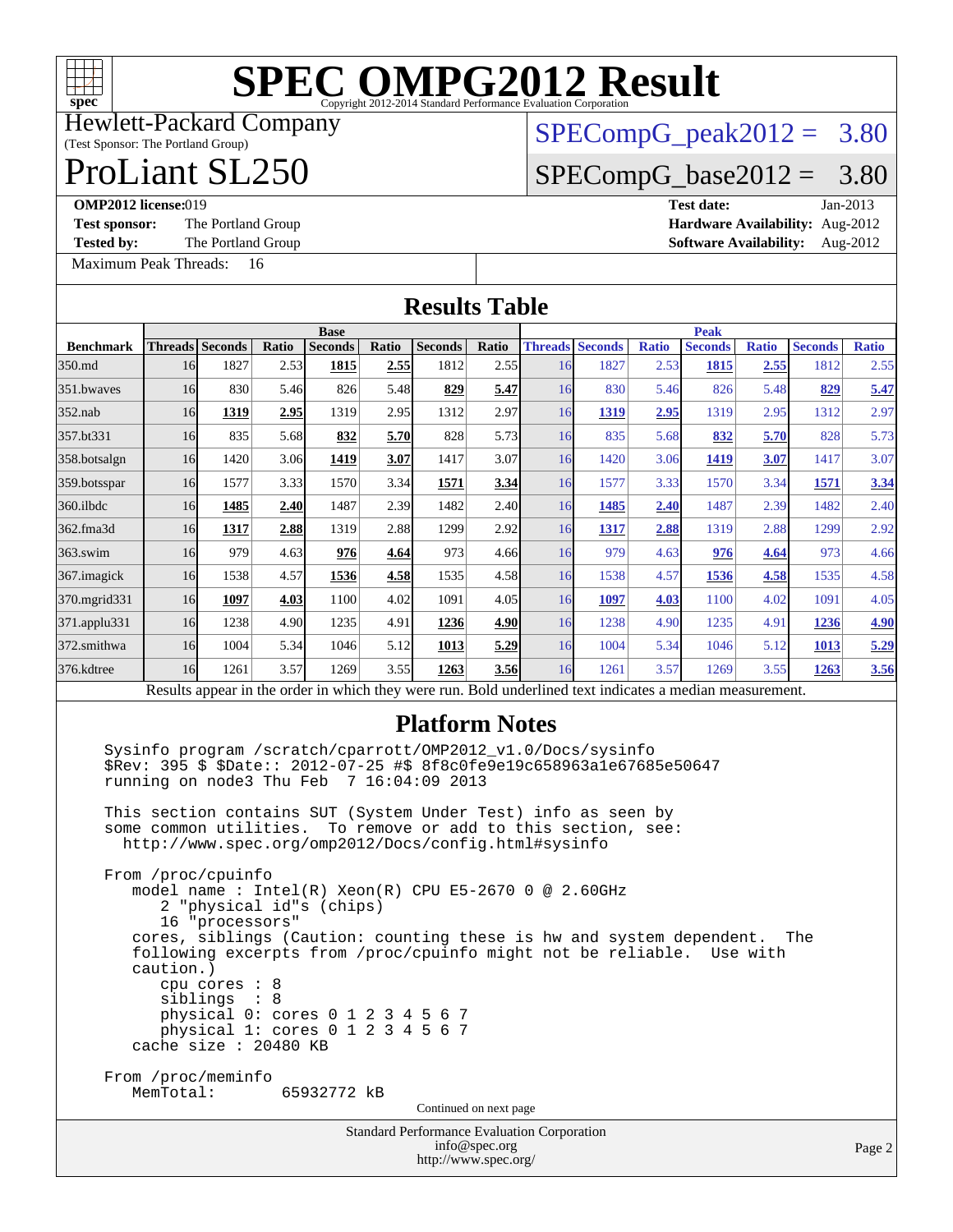

(Test Sponsor: The Portland Group) Hewlett-Packard Company

 $SPECompG<sub>peak2012</sub> = 3.80$ 

 $Liant$  SL250

 $SPECompG_base2012 = 3.80$  $SPECompG_base2012 = 3.80$ 

**[Test sponsor:](http://www.spec.org/auto/omp2012/Docs/result-fields.html#Testsponsor)** The Portland Group **[Hardware Availability:](http://www.spec.org/auto/omp2012/Docs/result-fields.html#HardwareAvailability)** Aug-2012 **[Tested by:](http://www.spec.org/auto/omp2012/Docs/result-fields.html#Testedby)** The Portland Group **[Software Availability:](http://www.spec.org/auto/omp2012/Docs/result-fields.html#SoftwareAvailability)** Aug-2012

**[OMP2012 license:](http://www.spec.org/auto/omp2012/Docs/result-fields.html#OMP2012license)**019 **[Test date:](http://www.spec.org/auto/omp2012/Docs/result-fields.html#Testdate)** Jan-2013

### **[Platform Notes \(Continued\)](http://www.spec.org/auto/omp2012/Docs/result-fields.html#PlatformNotes)**

HugePages\_Total: 0<br>Hugepagesize: 2048 kB Hugepagesize:

 /usr/bin/lsb\_release -d Red Hat Enterprise Linux Server release 6.2 (Santiago)

 From /etc/\*release\* /etc/\*version\* redhat-release: Red Hat Enterprise Linux Server release 6.2 (Santiago) system-release: Red Hat Enterprise Linux Server release 6.2 (Santiago) system-release-cpe: cpe:/o:redhat:enterprise\_linux:6server:ga:server

 uname -a: Linux node3 2.6.32-220.el6.x86\_64 #1 SMP Wed Nov 9 08:03:13 EST 2011 x86\_64 x86\_64 x86\_64 GNU/Linux

run-level 3 Feb 7 15:46

SPEC is set to: /scratch/cparrott/OMP2012\_v1.0<br>Filesystem Type Size Used Avail Use% Filesystem Type Size Used Avail Use% Mounted on filer01.pgi.net:/vol/vol1/scratch<br>nfs 727G 131G 727G 131G 597G 18% /proj/scratch

Additional information from dmidecode:

(End of data from sysinfo program)

### **[General Notes](http://www.spec.org/auto/omp2012/Docs/result-fields.html#GeneralNotes)**

 Software Environment: KMP\_AFFINITY=compact,0 KMP\_LIBRARY=turnaround KMP\_BLOCKSIZE=infinite KMP\_STACKSIZE=31M OMP\_DYNAMIC=FALSE

### **[Base Compiler Invocation](http://www.spec.org/auto/omp2012/Docs/result-fields.html#BaseCompilerInvocation)**

[C benchmarks](http://www.spec.org/auto/omp2012/Docs/result-fields.html#Cbenchmarks): [icc](http://www.spec.org/omp2012/results/res2013q1/omp2012-20130211-00021.flags.html#user_CCbase_intel_icc_a87c68a857bc5ec5362391a49d3a37a6)

[C++ benchmarks:](http://www.spec.org/auto/omp2012/Docs/result-fields.html#CXXbenchmarks) [icpc](http://www.spec.org/omp2012/results/res2013q1/omp2012-20130211-00021.flags.html#user_CXXbase_intel_icpc_2d899f8d163502b12eb4a60069f80c1c)

[Fortran benchmarks](http://www.spec.org/auto/omp2012/Docs/result-fields.html#Fortranbenchmarks): [ifort](http://www.spec.org/omp2012/results/res2013q1/omp2012-20130211-00021.flags.html#user_FCbase_intel_ifort_8a5e5e06b19a251bdeaf8fdab5d62f20)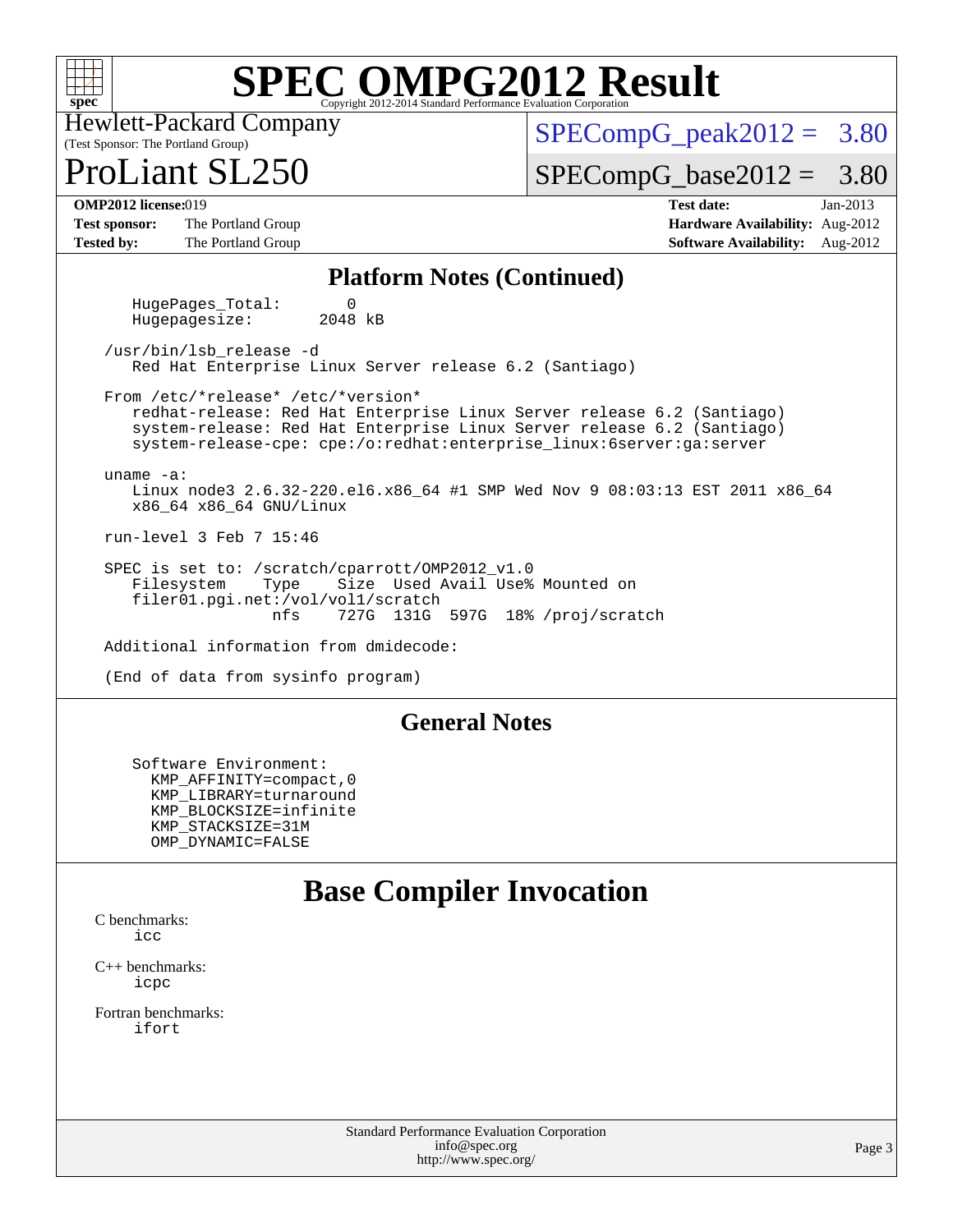

(Test Sponsor: The Portland Group) Hewlett-Packard Company

 $SPECompG_peak2012 = 3.80$  $SPECompG_peak2012 = 3.80$ 

Liant  $SL250$ 

 $SPECompG_base2012 = 3.80$  $SPECompG_base2012 = 3.80$ 

**[Test sponsor:](http://www.spec.org/auto/omp2012/Docs/result-fields.html#Testsponsor)** The Portland Group **[Hardware Availability:](http://www.spec.org/auto/omp2012/Docs/result-fields.html#HardwareAvailability)** Aug-2012 **[Tested by:](http://www.spec.org/auto/omp2012/Docs/result-fields.html#Testedby)** The Portland Group **[Software Availability:](http://www.spec.org/auto/omp2012/Docs/result-fields.html#SoftwareAvailability)** Aug-2012

**[OMP2012 license:](http://www.spec.org/auto/omp2012/Docs/result-fields.html#OMP2012license)**019 **[Test date:](http://www.spec.org/auto/omp2012/Docs/result-fields.html#Testdate)** Jan-2013

## **[Base Portability Flags](http://www.spec.org/auto/omp2012/Docs/result-fields.html#BasePortabilityFlags)**

 350.md: [-free](http://www.spec.org/omp2012/results/res2013q1/omp2012-20130211-00021.flags.html#user_baseFPORTABILITY350_md_free) 357.bt331: [-mcmodel=medium](http://www.spec.org/omp2012/results/res2013q1/omp2012-20130211-00021.flags.html#user_baseFPORTABILITY357_bt331_f-mcmodel_3a41622424bdd074c4f0f2d2f224c7e5) 363.swim: [-mcmodel=medium](http://www.spec.org/omp2012/results/res2013q1/omp2012-20130211-00021.flags.html#user_baseFPORTABILITY363_swim_f-mcmodel_3a41622424bdd074c4f0f2d2f224c7e5) 367.imagick: [-std=c99](http://www.spec.org/omp2012/results/res2013q1/omp2012-20130211-00021.flags.html#user_baseCPORTABILITY367_imagick_std_2ec6533b6e06f1c4a6c9b78d9e9cde24)

**[Base Optimization Flags](http://www.spec.org/auto/omp2012/Docs/result-fields.html#BaseOptimizationFlags)**

[C benchmarks](http://www.spec.org/auto/omp2012/Docs/result-fields.html#Cbenchmarks):

[-O3](http://www.spec.org/omp2012/results/res2013q1/omp2012-20130211-00021.flags.html#user_CCbase_f-O3) [-xAVX](http://www.spec.org/omp2012/results/res2013q1/omp2012-20130211-00021.flags.html#user_CCbase_f-xAVX) [-ipo1](http://www.spec.org/omp2012/results/res2013q1/omp2012-20130211-00021.flags.html#user_CCbase_f-ipo_116921c2575d566c213f1dd5e08493d2) [-openmp](http://www.spec.org/omp2012/results/res2013q1/omp2012-20130211-00021.flags.html#user_CCbase_f-openmp) [-ansi-alias](http://www.spec.org/omp2012/results/res2013q1/omp2012-20130211-00021.flags.html#user_CCbase_f-ansi-alias) [-shared-intel](http://www.spec.org/omp2012/results/res2013q1/omp2012-20130211-00021.flags.html#user_CCbase_f-shared-intel)

[C++ benchmarks:](http://www.spec.org/auto/omp2012/Docs/result-fields.html#CXXbenchmarks) [-O3](http://www.spec.org/omp2012/results/res2013q1/omp2012-20130211-00021.flags.html#user_CXXbase_f-O3) [-xAVX](http://www.spec.org/omp2012/results/res2013q1/omp2012-20130211-00021.flags.html#user_CXXbase_f-xAVX) [-ipo1](http://www.spec.org/omp2012/results/res2013q1/omp2012-20130211-00021.flags.html#user_CXXbase_f-ipo_116921c2575d566c213f1dd5e08493d2) [-openmp](http://www.spec.org/omp2012/results/res2013q1/omp2012-20130211-00021.flags.html#user_CXXbase_f-openmp) [-shared-intel](http://www.spec.org/omp2012/results/res2013q1/omp2012-20130211-00021.flags.html#user_CXXbase_f-shared-intel)

[Fortran benchmarks](http://www.spec.org/auto/omp2012/Docs/result-fields.html#Fortranbenchmarks): [-O3](http://www.spec.org/omp2012/results/res2013q1/omp2012-20130211-00021.flags.html#user_FCbase_f-O3) [-xAVX](http://www.spec.org/omp2012/results/res2013q1/omp2012-20130211-00021.flags.html#user_FCbase_f-xAVX) [-ipo1](http://www.spec.org/omp2012/results/res2013q1/omp2012-20130211-00021.flags.html#user_FCbase_f-ipo_116921c2575d566c213f1dd5e08493d2) [-openmp](http://www.spec.org/omp2012/results/res2013q1/omp2012-20130211-00021.flags.html#user_FCbase_f-openmp) [-shared-intel](http://www.spec.org/omp2012/results/res2013q1/omp2012-20130211-00021.flags.html#user_FCbase_f-shared-intel)

## **[Peak Optimization Flags](http://www.spec.org/auto/omp2012/Docs/result-fields.html#PeakOptimizationFlags)**

[C benchmarks](http://www.spec.org/auto/omp2012/Docs/result-fields.html#Cbenchmarks):

 352.nab: basepeak = yes 358.botsalgn: basepeak = yes 359.botsspar: basepeak = yes 367.imagick: basepeak = yes 372.smithwa: basepeak = yes [C++ benchmarks:](http://www.spec.org/auto/omp2012/Docs/result-fields.html#CXXbenchmarks) 376.kdtree: basepeak = yes [Fortran benchmarks](http://www.spec.org/auto/omp2012/Docs/result-fields.html#Fortranbenchmarks): 350.md: basepeak = yes 351.bwaves: basepeak = yes  $357.bt331:$  basepeak = yes 360.ilbdc: basepeak = yes  $362$ .fma $3d$ : basepeak = yes

Continued on next page